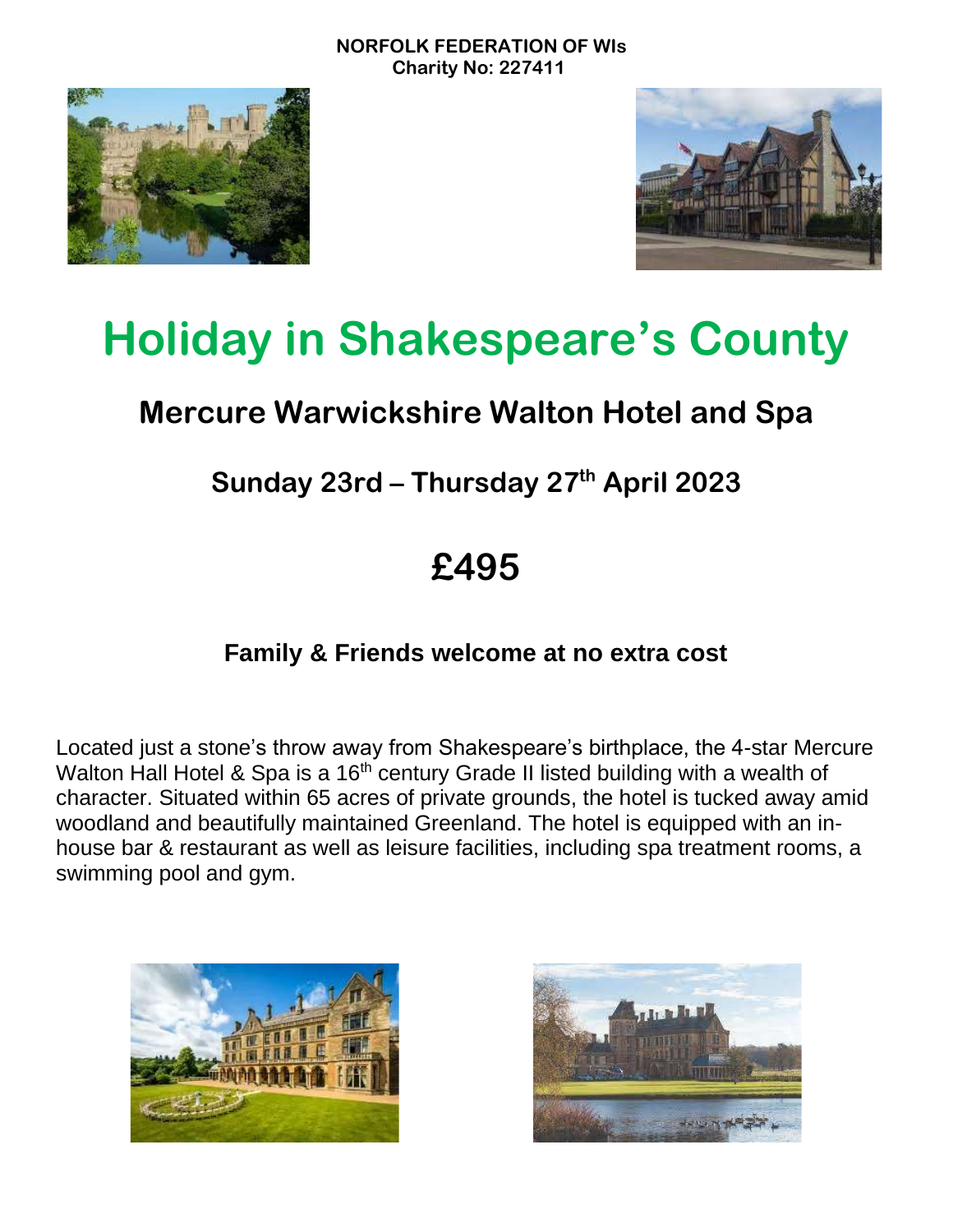### **Itinerary**

## **Day 1**

We depart from your local joining point and make our way to Rushton Lakes, before continuing to Stratford-upon-Avon for our 4-night stay on a dinner, bed & breakfast basis.

## **Day 2**

After breakfast, our excursion takes us to the delightful town of Royal Leamington Spa, with its wide boulevards, Georgian and Edwardian architecture, and expansive, awardwinning parks. We then make the short journey to visit Warwick Castle, England's finest medieval castle (general admission).

NB: Warwick Castle is a medieval fortress and has some steps, narrow passageways and low doorways which can present a challenge for guests with reduced mobility.

## **Day 3**

This morning we visit William Shakespeare's childhood home in the heart of Stratfordupon-Avon. Hear the tales of Shakespeare's family life and get up close to objects from the Trust's world class collections, as you discover how the extraordinary playwright continues to shape our lives today. This combined ticket includes Shakespeare's birthplace, Anne Hathaway's Cottage & Shakespeare's New Place.

We then travel to Worcester for some free time; you may wish to visit the Cathedral or maybe the Museum of Royal Worcester.

## **Day 4**

At leisure in Stratford-upon-Avon. A market town with more than 800 years of history, containing not only many buildings that survive and would have been familiar to Shakespeare, but also a thriving community offering a wide variety of leisure, accommodation and shopping experiences.

## **Day 5**

After breakfast we depart our hotel and begin our homeward journey making suitable stops en-route.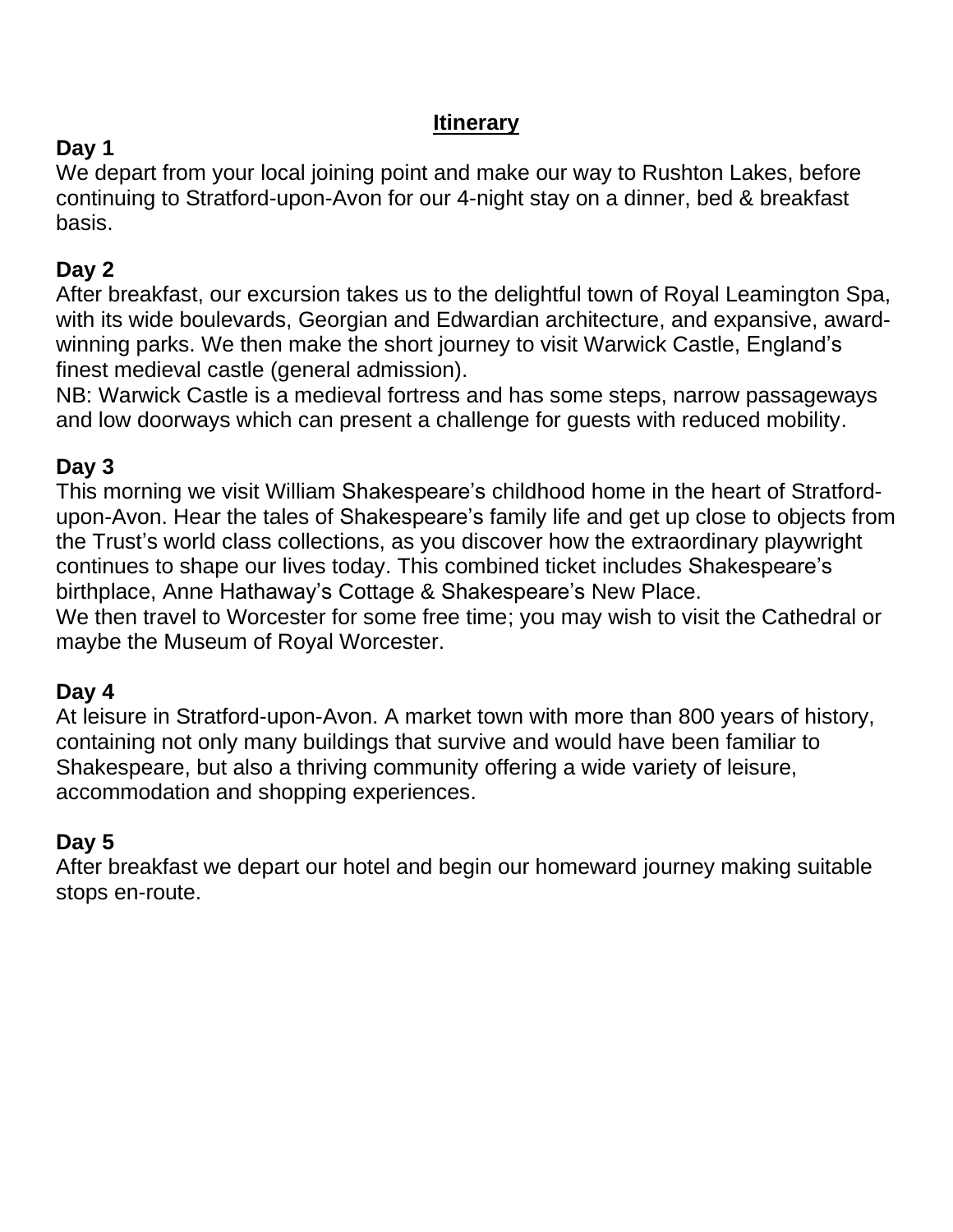- Price Includes: Dinner, bed & breakfast. Full English breakfast, 3 course evening meal and hotel porterage. Executive Coach Travel and entry into Warwick Castle and Shakespeare's Birthplace
- Single Supplement £100.00 (£25 pppn)
- £50 deposit with application, payable by 1<sup>st</sup> September 2022
- Remaining Balance to be paid by 22<sup>nd</sup> February 2023
- Coach pick-up points: Stratton Strawless, Norwich, Wymondham, Attleborough and Thetford

### **Please find enclosed the Federation's Outings, Holidays & Events Policy**

Please return to the office by  $1<sup>st</sup>$  September 2022 either by

post to Evelyn Suffield House, 45 All Saints Green, Norwich, NR1 3LY

or Contact Helen on [admin@norfolkwi.org.uk](mailto:admin@norfolkwi.org.uk)

or leave a message on the answer phone with your name and address and the forms will be sent out to you.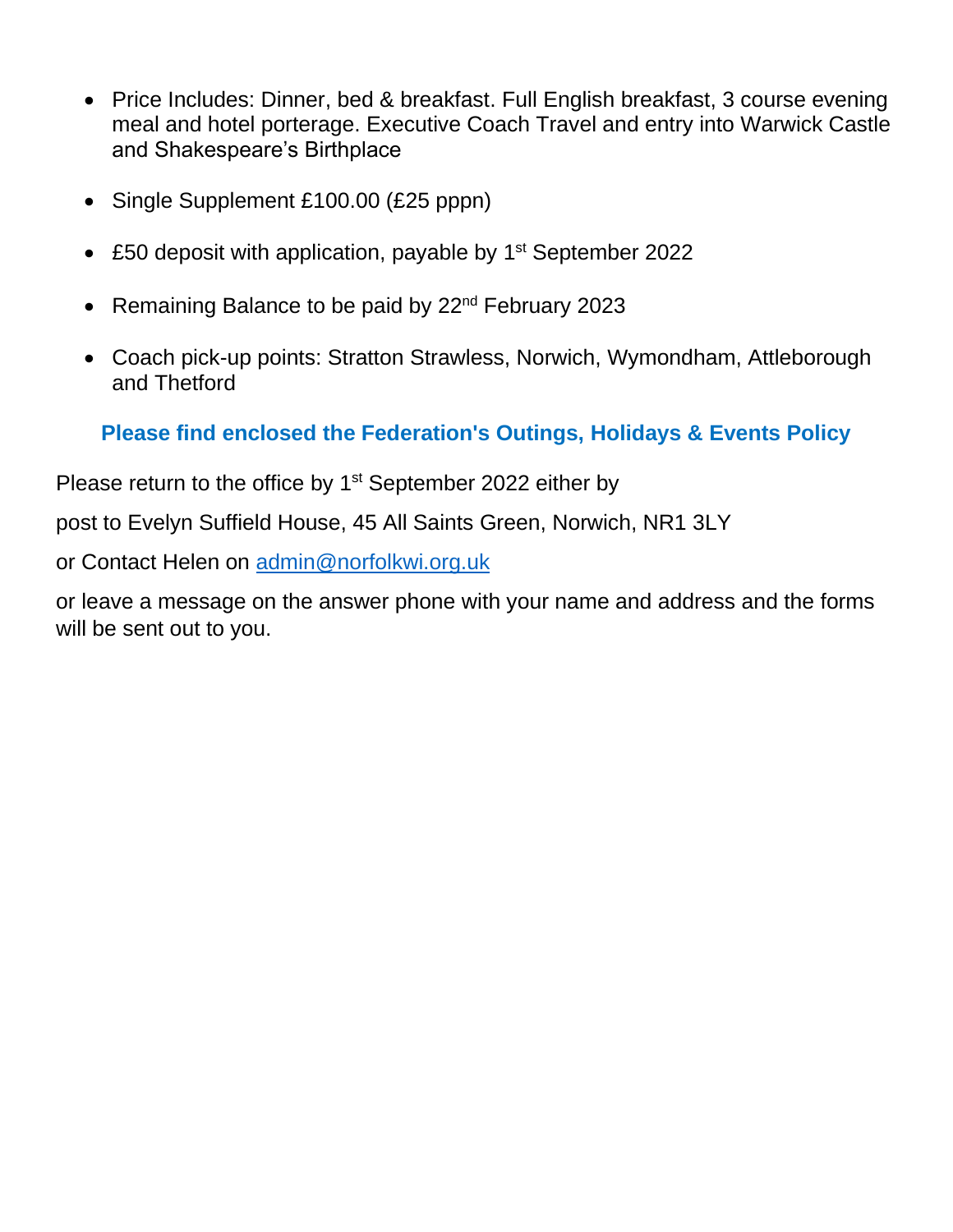## **BOOKING FORM Holiday in Shakespeare's County**

| Please ensure that all the names, addresses and mobile numbers of the people<br>in your party are on the booking form, or on a separate sheet. |                                                                                                          |  |  |             |
|------------------------------------------------------------------------------------------------------------------------------------------------|----------------------------------------------------------------------------------------------------------|--|--|-------------|
| Room(s) Required:<br>Twin<br>and the El<br>Double $\Box$                                                                                       | <b>Preferred pick-up point:</b><br>Stratton Strawless $\Box$ Norwich<br>Wymondham $\square$ Attleborough |  |  | □<br>$\Box$ |
| Will you be accompanied by a carer? Yes $\square$ No $\square$                                                                                 |                                                                                                          |  |  |             |
| Will you be bringing a wheelchair? Yes $\Box$ No $\Box$ If yes, Manual $\Box$ Electric $\Box$                                                  |                                                                                                          |  |  |             |
| Does it have a Headrest Yes $\square$ No $\square$ Approx weight                                                                               |                                                                                                          |  |  |             |
| Will you be accompanied by an Assistance Dog Yes $\Box$ No $\Box$                                                                              |                                                                                                          |  |  |             |
|                                                                                                                                                |                                                                                                          |  |  |             |
|                                                                                                                                                | Places will be allocated from February 2022                                                              |  |  |             |
|                                                                                                                                                |                                                                                                          |  |  |             |
| □ By cheque made payable to NFWI. On the reverse please write "Shakespeare" and the name of your<br>WI                                         |                                                                                                          |  |  |             |
| □ By BACS: To NFWI Sort Code 08-92-99 Account No. 65431449                                                                                     |                                                                                                          |  |  |             |
| Payments should be referenced with your Surname, WI and "Shakespeare"                                                                          |                                                                                                          |  |  |             |
|                                                                                                                                                |                                                                                                          |  |  |             |
| Please return the booking form to Evelyn Suffield House, 45 All Saints Green, Norwich, NR1 3LY                                                 |                                                                                                          |  |  |             |
| Please include an SAE for final information                                                                                                    |                                                                                                          |  |  |             |
| FOR OFFICE USE ONLY                                                                                                                            |                                                                                                          |  |  |             |
| Date deposit receivedAmount Cheque $\Box$ BACS $\Box$ Cash $\Box$                                                                              |                                                                                                          |  |  |             |
| BALANCE DUE £ Date received                                                                                                                    |                                                                                                          |  |  |             |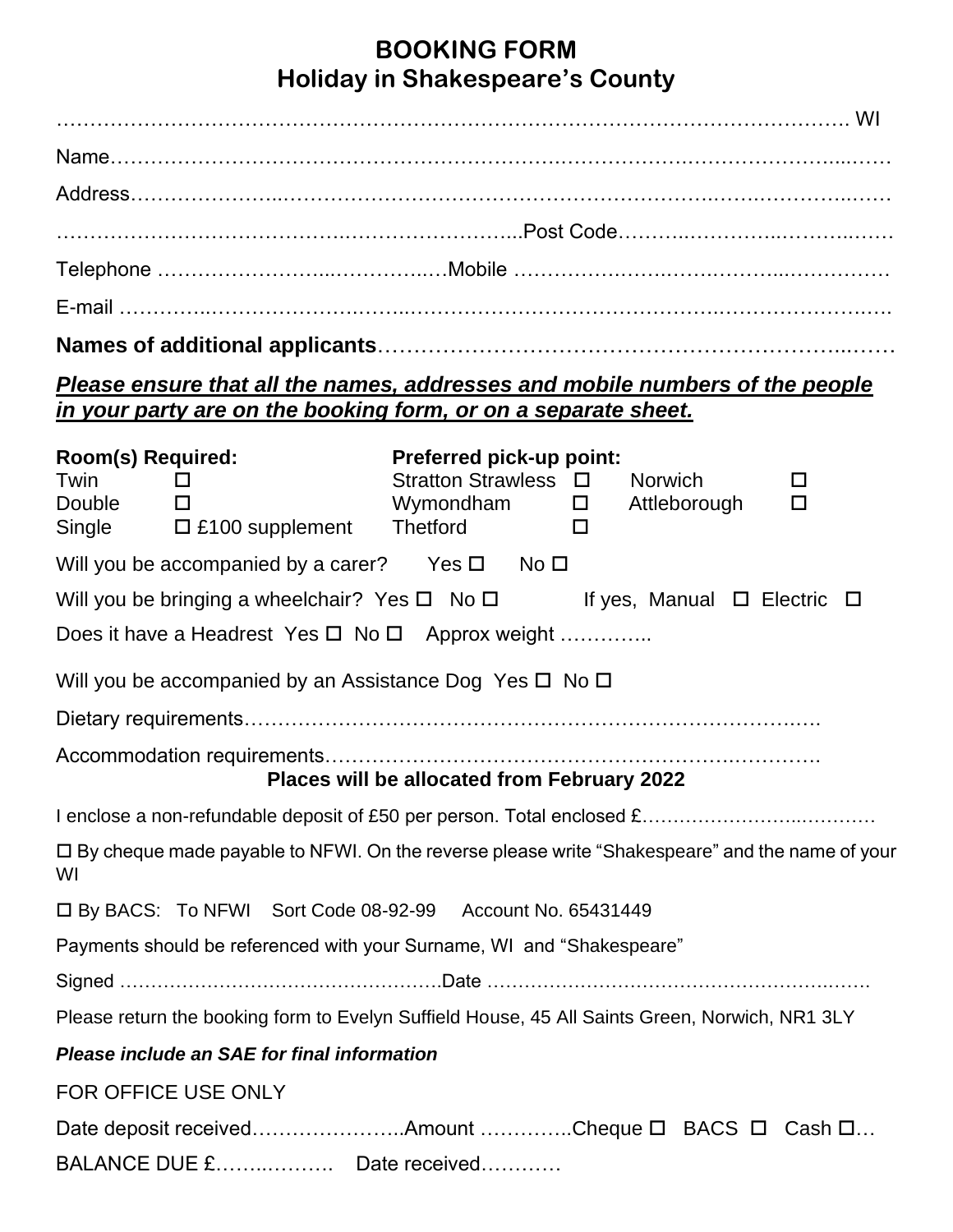#### **Norfolk Federation of WIs**

#### Coach Outings, Holidays & Federation Events Accessibility Policy

This policy covers day outings, holidays and events organised by the Federation. It sets out the Federation's policies regarding accommodating members with disabilities, the attendance of carers and other matters.

The Federation are committed to ensuring equality amongst members and will endeavour to make reasonable adjustments to ensure that it is not judiciously difficult for members to participate in all Federation events.

This policy has been developed to meet the Federation's legal responsibilities and to provide members with advice.

#### **Accessibility**

The Federation organiser will ascertain disability access at venues, hotels, etc. (i.e. lifts) and provide that information to members.

This information will provide the Federation's expectations for members to be able to board a coach, climb any stairs, handle luggage (if porterage is not included), walk a reasonable distance on the level, or up and down gradients and steps. Members can contact the Federation if they have any queries regarding access, etc.

#### **Personal Care**

We want you to be best equipped to enjoy Federation events so be advised that whilst we endeavour to take every care, as you would expect, in the organisation of events, the Federation cannot be responsible for members' personal care. Nor do we expect other members at the event to take such responsibility.

Personal care includes, but not exclusively: toileting, bathing, dressing, assistance with medication.

#### **Carers**

If you normally need assistance with walking, carrying luggage or any aspects of personal care, you should bring your carer with you because neither the Federation or fellow members will be responsible for such assistance. Carers, male or female, are welcome but members will need to book and pay for their carer.

Members should advise the need for their carer on the booking form.

No charge will be made for carers where the activity is an educational one (i.e. a museum trip) paid from the Federation's educational funds.

If carers wish to participate in activities at an event (i.e. craft days), they will be expected to pay for that activity, if other members are paying.

#### National Annual Meetings

*Members attending as a Delegate*: carers accompanying delegates are able to attend free of charge and their travel expenses will be covered by the Pooling of Fares, however, accommodation and other costs will not be covered.

*Observers*: carers accompanying observers will be given a free entry ticket. Travel costs, accommodation and other expenses are the responsibility of the observer and will not be met by the Federation.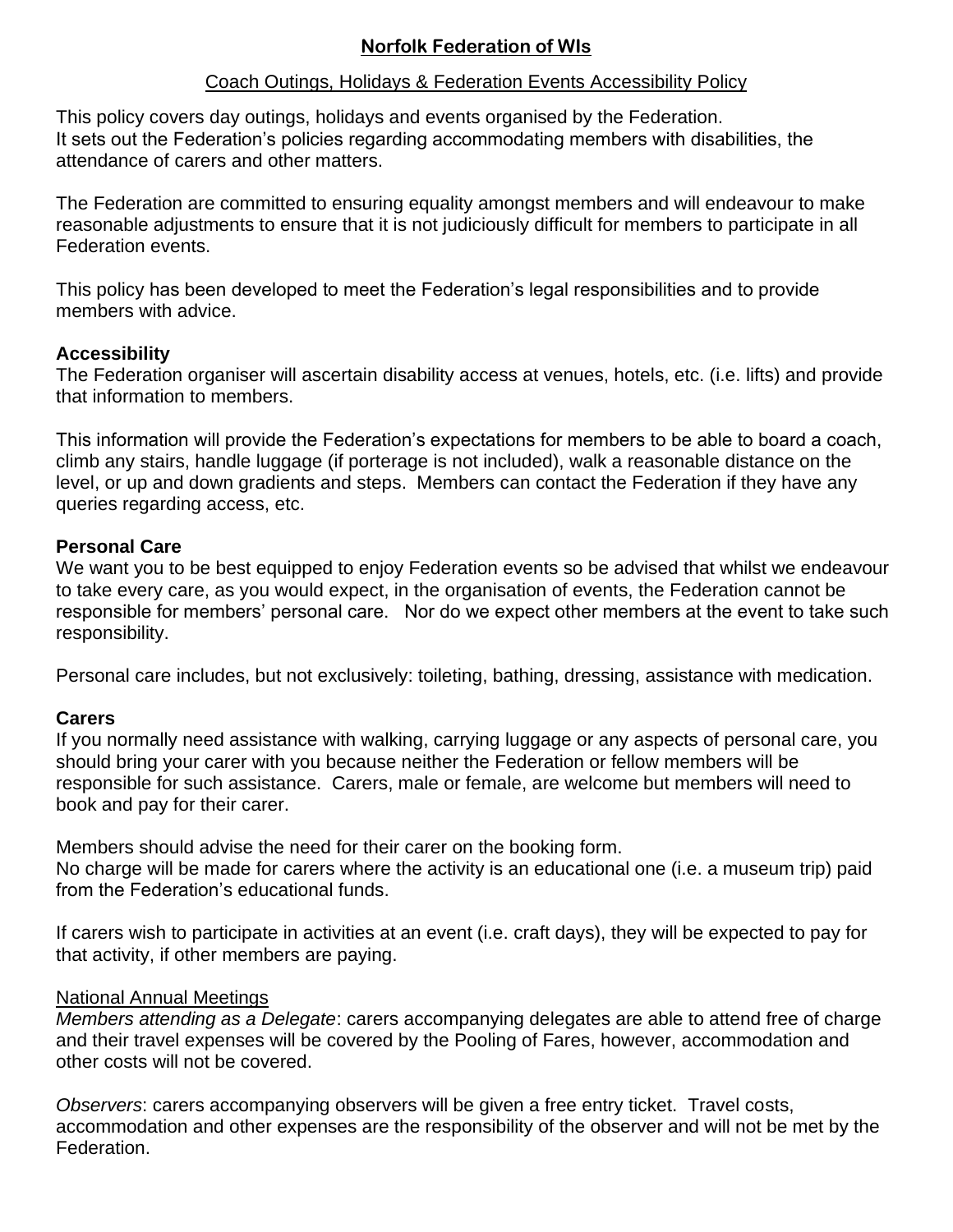If it would cause financial hardship for the member or carer to pay for an event, members should raise this in confidence with the Federation Secretary, as it may be possible to waive the fee. Such decisions will be considered on an individual basis.

#### **Wheelchairs**

For outings and holidays, individual coach companies have their own wheelchair and mobility scooter policies. The Federation will therefore have to adhere to those policies. Members who use wheelchairs or mobility scooters must therefore provide information on the equipment they use at the time of the booking.

#### **Assistance Dogs**

Assistance dogs are welcome. Members should inform the Federation, so that appropriate arrangements can be made.

#### **Outings & Holidays**

Whilst the Federation strives to include all members, the Federation is not skilled at providing holidays and outings for those with substantial disabilities. Those needs are best met by professional holiday companies.

The Federation will take steps to ensure that appropriate concessions are obtained from a venue for carers or those with disabilities.

#### **Insurance**

Members are responsible for arranging their own travel insurance for outings and holidays. The Federation shall not be liable for insurance premiums, nor for refunds to uninsured passengers.

#### **Attendance**

Non-members are welcome, but members will have precedence in the event that an outing, holiday or event is over-subscribed.

Where an event is subsidised by the Federation, non-members will not be subsidised.

#### **Price per person**

The cost of an outing, holiday or event (where available to non-members) shall apply to all members and non-members alike.

The organiser of an outing, holiday or event is responsible for administering all aspects, but she shall not be expected to act as the carer for individual members.

#### **Government Regulations**

The Federation will adhere to any current Government public health guidelines and regulations. If necessary instructions will be issued. The Federation will also adhere to coach company and hotel guidelines.

#### **Federation Annual Meeting**

Every effort will be made to accommodate attendance for members with disabilities, depending on the venue, which may have limited seating for, e.g. wheelchairs and mobility scooters.

#### **Cancellation**

The Federation cannot be held responsible for events that are cancelled or postponed due to circumstances beyond our control.

*Norfolk Federation of WIs May 2021*